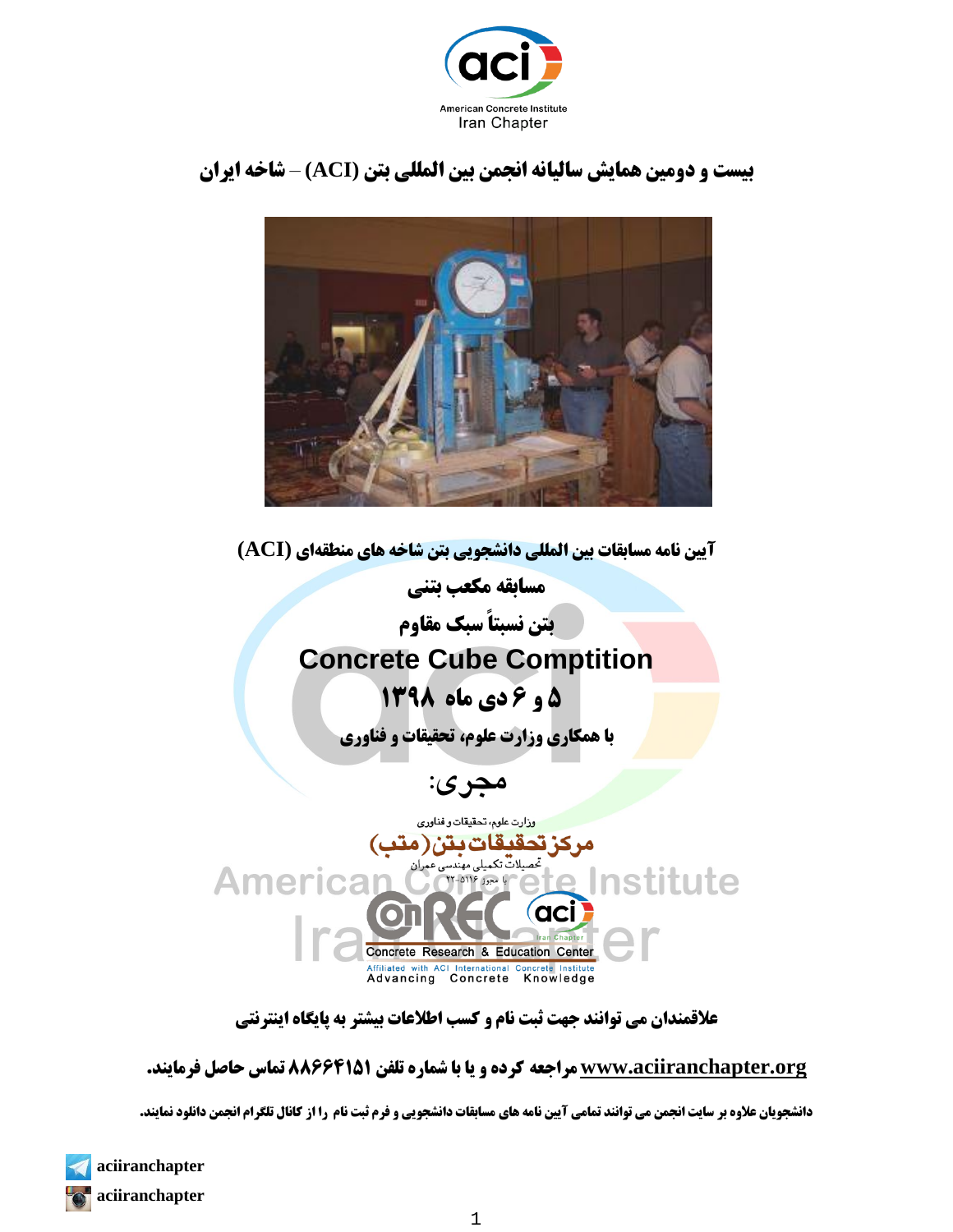# **ACI Concrete Cube Competition**

#### **Objectives**

To produce a concrete cube that achieves, as closely as possible, a target design strength of 50 MPa and a target mass of 270 grams per cube.

# **Rules**

# **1. Eligibility**

The rules of eligibility have been translated to Persian and attached to this document. See attachment A.

Each competition has separate and different requirements and rules of eligibility, so participants in the student competitions should read each document carefully.



## **2. Material**

- a. The cubes must use cementitious materials as binder, as defined in Section 2b below. Chemical admixtures meeting ASTM C 494 or 1017 may be used.
- b. The cementitious materials shall be portland cement meeting ASTM C 150, blended cement meeting ASTM C 595 and C 1157, and expansive cement meeting ASTM C 845. Supplementary 8cementituous materials such as fly ash and natural pozzolan meeting ASTM C 618, silica fume meeting ASTM C 1240, and slag meeting ASTM C 989 may also be used.
- c. Epoxies and other polymers, glue, and similar binders are not allowed.
- d. Fibers or other types of reinforcement are not allowed.
- e. Any type of non-metallic aggregate may be used.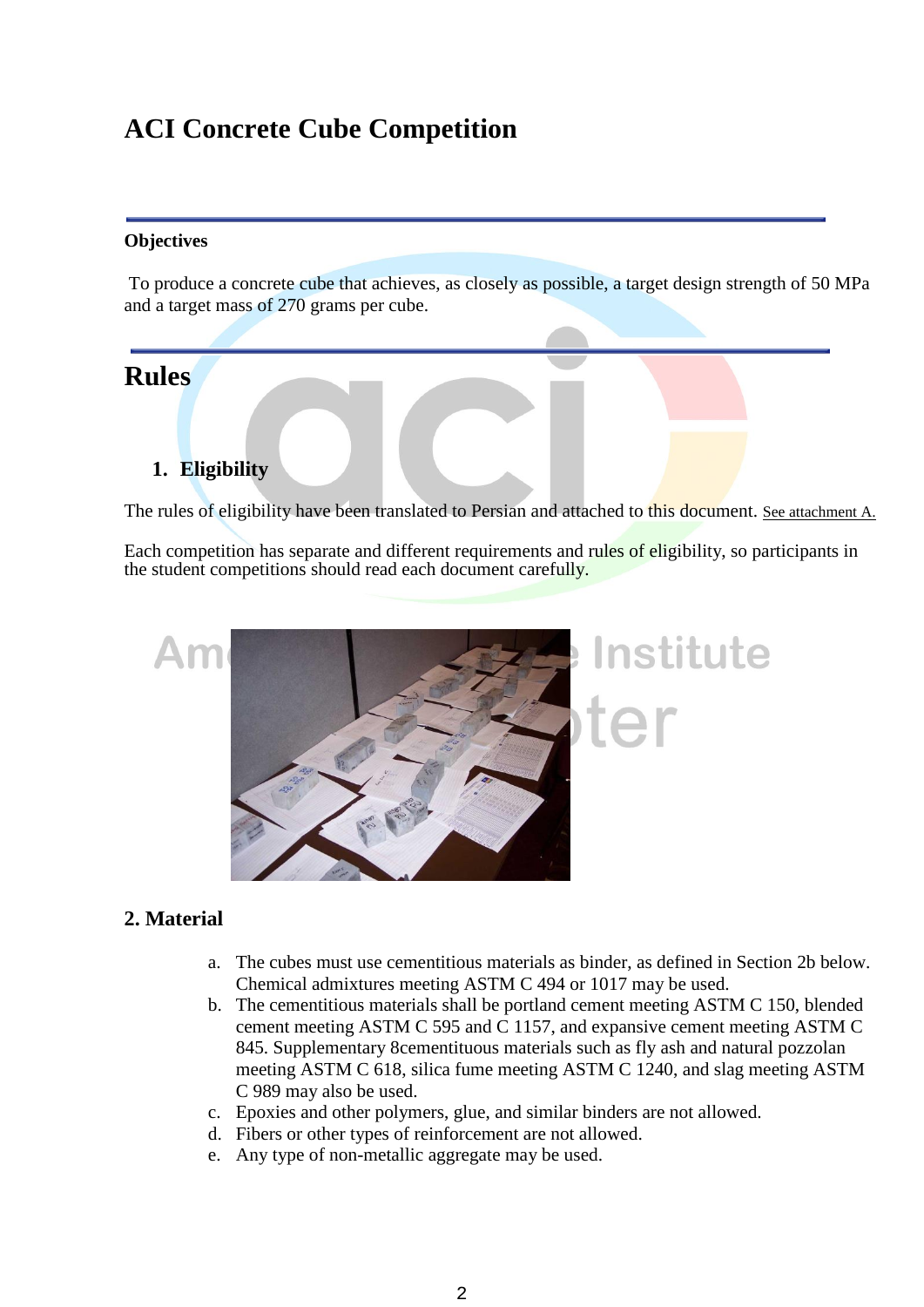- f. A cube must be cast as a unit. A cube consisting of smaller precast units bonded together by any means will be disqualified. A cube may not be cut from homogeneous blocks, nor ground or patched to size.
- g. All three cubes must be from the same batch, homogeneous, i.e., have the same composition throughout the cube. Hollow or core-filled cubes will be disqualified.

#### **3. Curing and Age of Specimen**

- a. Curing shall be done in accordance with ACI 308. The curing period is defined as the whole period of time between casting and testing the cubes.
- b. Cubes cannot be painted, coated, or impregnated.

#### **4. Specimen, Qualification, and Testing Configuration**

- a. The cube must nominally be  $50.8 \times 50.8 \times 50.8$  mm. A cube outside the range of  $50.8$  $+ 1.3$  mm along any edge along the molded sides will be disqualified.
- b. Each entry consists of three cubes: two cubes will be subjected to destructive testing and one cube will be kept for verification of compliance with the competition rules; refer to Section 8.
- c. All three cubes must satisfy the size and clearances requirements as well as material and curing requirements of Sections 2 through 4.
- d. Each cube must be marked with a five character entry identification marking of the team's choice. (A large "x" shall be marked on the upper surface where the concentrated load will be applied during testing.)

e. The judges will randomly select two cubes from each entry, before weighing them, to be tested in direct compression test to failure. **UIDU** 

f. Modification or change of entries will not be permitted once they are submitted for competition. Chapter

#### **5. Testing Evaluation**

Two cubes from each entry will be tested in direct compression for strength determination according to ASTM C 109, and all three cubes will be used for mass determination.

Final Score = 
$$
50 \times \left[ 1 - \left| \frac{\sigma_c - 50}{50} \right| \right] + 20 \times \left[ 1 - \left| \frac{m - 270}{270} \right| \right] + 30 \times \left[ 1 - \left| \frac{\sigma_{c1} - \sigma_{c2}}{50} \right| \right]
$$

- a. The average strength " $\sigma_c$ " is taken as the average loads of the two tested cubes divided by the area of the cube taken as 50.8 x 50.8 mm and measured in MPa. " $\sigma_{c1}$ " and " $\sigma_{c2}$ " are the respective strengths of the two individual tested cubes.
- b. The average mass "**m**" of the cubes is taken as the average masses of all three cubes of the entry measured in grams.
- c. The team that achieves a Final Score with a value closest to 100 will receive the prize of First Place. The teams with the next values in descending order will receive the prize of Second and Third Place. In case of a tie, the winner is determined based on the lowest value of  $\sigma_c$  – 50 **.**

$$
\left|\frac{\sigma_c}{50}\right|
$$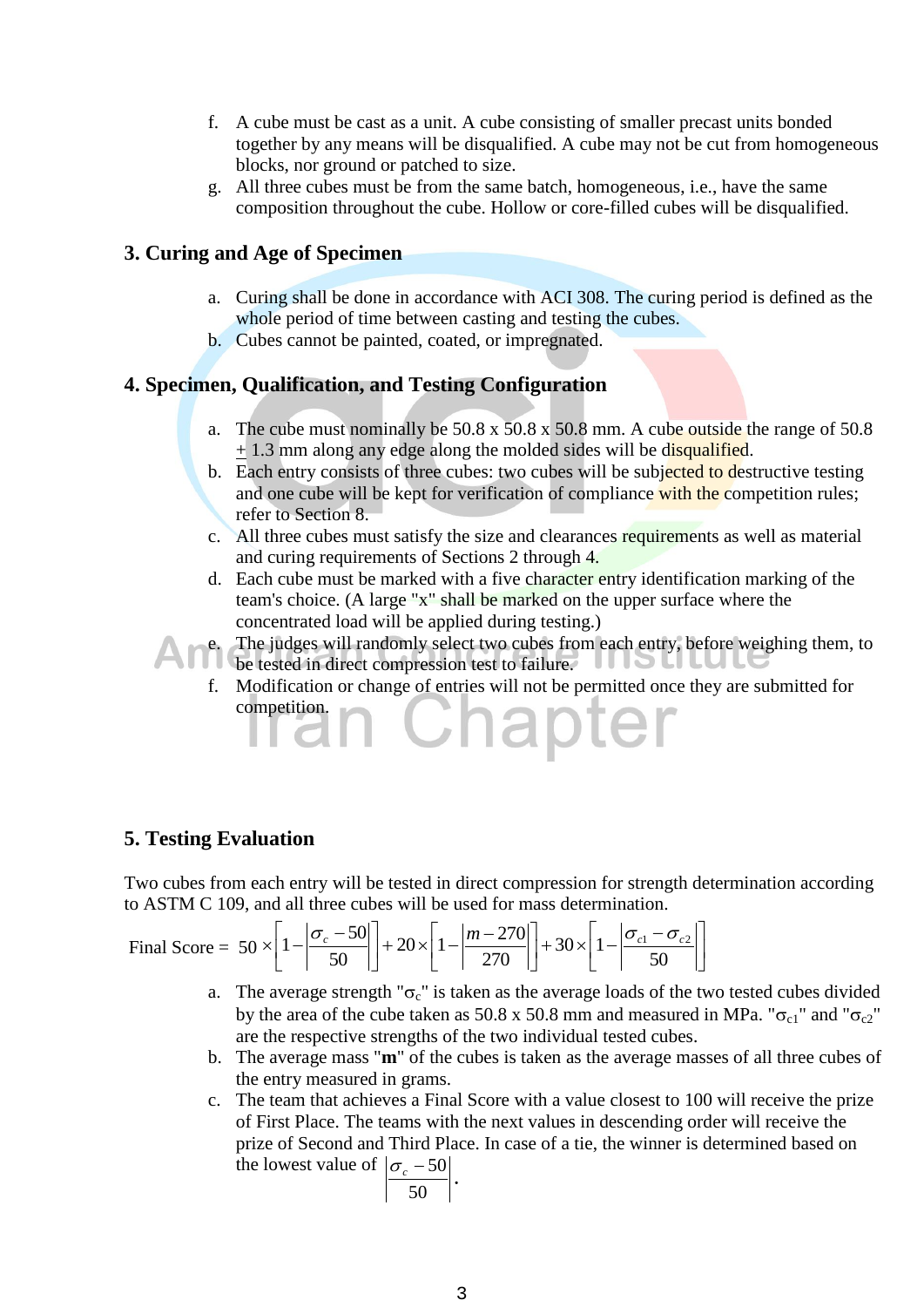

## **6. Judging**

- a. The judges will be appointed by the ACI Iran Chapter Competition Committee.
- b. The judges will make the final determination on compliance with the rules and penalties for rules violations.
- c. The decision of the judges will be final, and appeals will not be considered.
- d. Advance registration is required. All contestants must Send The Filled Registration Form for each entry. This registration must be performed as indicated below. It indicates the intent to enter the cube competition. The actual cubes, should be submitted later on the first day of the Convention.
- The registration deadline is 4:00 pm on Thursday December 12, 2019.

#### **7. Submitting the Cubes and Supporting Materials**

The cubes and any supporting materials, accompanied by the **[Official Registration Form](http://www.concrete.org/students/2009CubeOfficialForm.pdf) and documents** (in PDF format  $\neq$  <sup>Get Acrobat</sup>[\)](http://www.adobe.com/products/acrobat/readstep2.html), and with the identifying markings clearly displayed on the cubes, are to be submitted in person by no later than 8:00 a.m. on the first day of the competition on December 26, 2019 at 8:00 am. 501

The Official Registration Form can be downloaded from the chapters website at: [www.aciiranchapter.ir](http://www.aciiranchapter.ir/) or [www.ConREC.ac.ir](http://www.conrec.ac.ir/) .

# **8. Compliance with ACI-Cube Competition rule**

ACI reserves the right to perform a detailed examination and check all entries for compliance with the competition rules using the third, untested cube. Due to the complexity of this task, the examination may be done after the competition. If the examination shows that a team did not follow the rules, the team, their advisor, and all of his/her teams will be disqualified. ACI Iran Chapter will further document recommendations to disallow the team, their advisor, and/or school/university from participation in future competitions.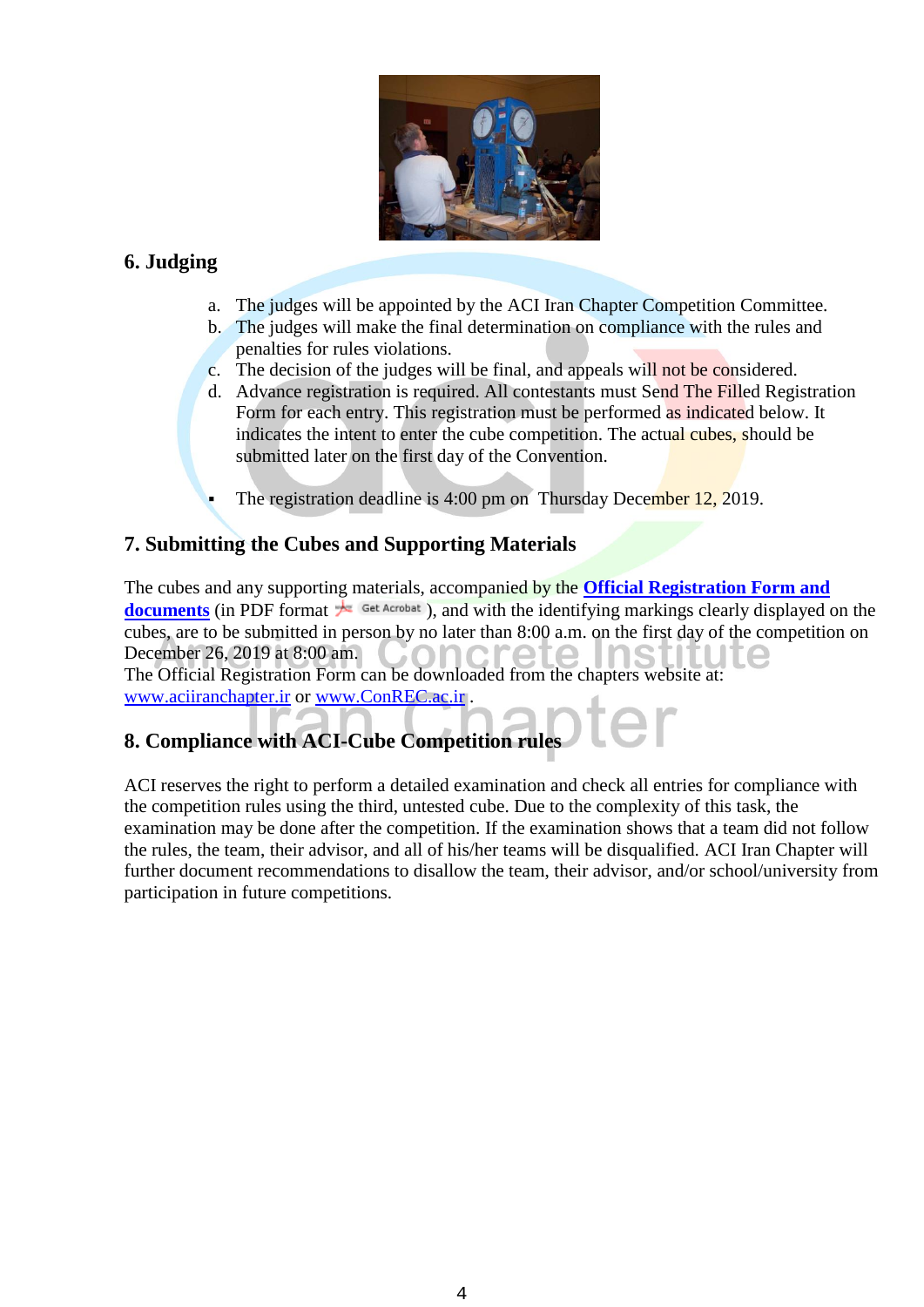## **Attachment A: Eligibility Rules**

**هدف:** 

 **ساخت مكعب بتني با نزديكترين مقاومت به عدد MPa50( تقريباً بتن با مقاومت باال( با جرم gr .270** 

**-1 قوانین مسابقه:تیم های شرکت کننده در مسابقه :**

**1-1 اعضای تیم ها، دانش آموزان دبیرستانها، هنرجوياان هنرساتانهای يناي و هرياه ا ی، دانشاوويان دانشاهاه هاای سراسری، آزاد و موسسات آمورش عالي)مقطع کارشناسي مهندسي عمران ، مكانیک، معدن، معماری، مهندسي شیمي و ... در تمامي گرايش ها(، مراکز آموزش عالي، مراکز تحقیقاتي پژوهشي دولتي و غیر دولتي مي باشند. الزم به ذکر ستر**  تعداد تیم ها<mark>ی شرکت کننده</mark> از هر دانشگاه، موسسه آموزش عالی، دبیرستان، هنرستان و ... نامحدود و د<mark>ر هر گرایش</mark> می توانند حـداکثر **دو تیم داشته باشن<mark>د که باید اعض</mark>ای تیم ها متفاوت باشند.** 

**2-1 مثال:**

تیم A از دانشگاه A جهت مسابقه Epd وCube (استاد راهنما:A و اعضای گروه: ۱و ۲ و ۳ و ٤ و ٥ و ٦ و ٧ و ٨) تيم B از دانشگاه A جهت مسابقه Epd و Cube (استاد راهنما:4 و اعضاي گروه: 9 و 10 و 11 و 12 و 12 و 15 و 10 و 13) تیم C از دانشگاه A جهت مسابقه Bowling و پل کاغذی (استاد راهنما:B و اعضای گروه: ۱۷ و ۱۸ و ۱۹ و ۲۰ و ۲۱ و ۲۲ و ۲۲ و ۲۶)  **توجه : تیم C از دانشهاه A اجازه شرکت در مسابقات Cube و Epd را نخواهد داشت.**

- **3-1 اين شرايط برای تمامي مسابقات غیر از مسابقه طرح پژوهشي، مسابقه کانو بتني و مسابقه هنر بتني صااد مي باشد.**
- **4-1 چنانچه تعداد تیم های شرکت کننده در هر گرايش به هداقل 4 تیم برسد مسابقه برگا زار ماي شاود در غیار اينصورت مسابقه آن گرايش برگزار نخواهد شد و نمونه تحويل گريته شده به تیم های ثبت نام کننده عودت داده نمي شود.**
- **5-1 هرتیم شامل هداقل 2 نفر و هداکثر 8 نفر عضو به همراه 1 نفر استاد راهنما از همان موسسه آماوزش عاالي، دبیرستان، هنرستان و ... مي باشد.**
- **6-1 هر شخص تنها مي تواند در يک تیم عضويت داشته و تیم شرکت کننده مي بايد معريي نامه مهمور به مهر از موسسه آموزش عالي، دبیرستان، هنرستان و ... معريي شده را ارائه دهد.**
	- **7-1 هر موسسه آموزش عالي، دبیرستان، هنرستان و... برنده هداکثر يک رتبه ) مقام ( خواهد بود.**
	- **8-1 استاد راهنما يقط مسئولیت هدايت اعضای تیم و رعايت قوانین مسابقه از طرف تیم را بر عهده دارد .**
- **9-1 هر استاد راهنما نمي تواند سرپرستي بیش از دو تیم از يک دبیرستان، هنرستان، موسسه آموزش عالي و ... بر عهده بهیرد.**
- **11-1 يرم های ثبت نام از طريق ايمیل يا يكس مي بايست ارسال گردد، شرکت کننادگان يارم ثبات ناام را ماي بايست از وب سايت [org.aciiranchpter.www](http://www.aciiranchpter.org/) دانلود و تكمیل نموده، به هماراه مادارخ خواساته شاده شامل)معريي نامه برروی سربرگ دانشهاه، کارت دانشوويي معتبر، کارت ملي، يیش واريزی ثبت نام( به دبیر خانه همايش از طريق ايمیل به آدرس [org.aciiranchapter@convention](mailto:convention@aciiranchapter.org) و يا از طريق يكاس باه شماره 55979888 ارسال نمايند.**